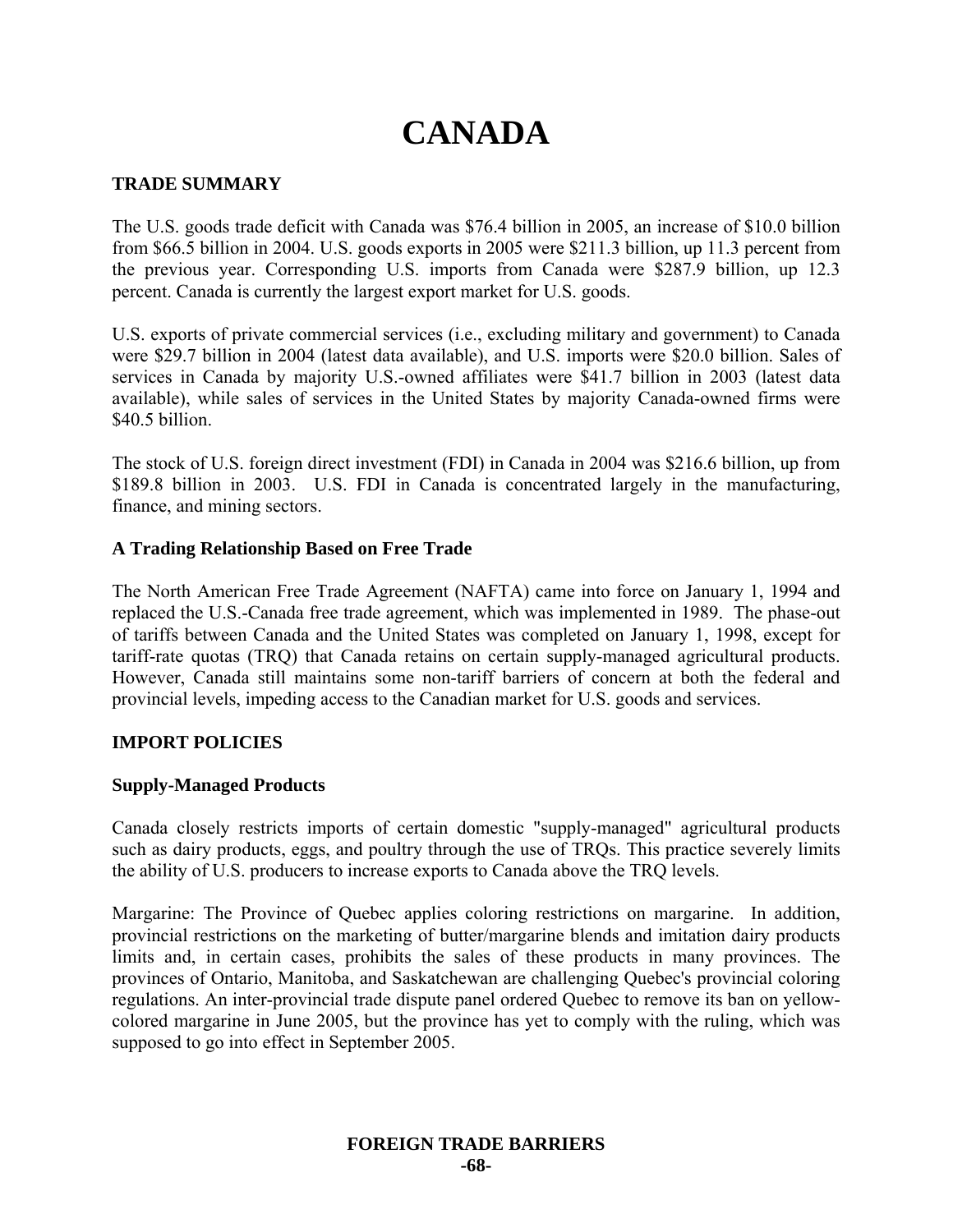Cheese snack foods: Canada is unwilling to resume duty-free trade in cheese snack foods between the United States and Canada. Prior to 1999, cheese snack foods were traded duty-free between the United States and Canada. Canada ceased issuing duty-free import permits on September 1, 2001, and started to apply a tariff of 245 percent on U.S. exports of breaded cheese sticks to Canada. Canada acted in response to a 1999 U.S. Customs Service reclassification of cheese sticks, which subjected U.S. imports to a U.S. TRQ and over-quota tariff. On November 7, 2001, USTR stated that it was prepared to request that the President issue a Proclamation to return duty- and quota-free treatment to Canadian cheese sticks, provided Canada commits to providing the same tariff treatment for imports of similar U.S. cheese snack foods. In early January 2002, the Department of Foreign Affairs and International Trade informed the United States that Canada had no intention of reducing its duties on cheese snack foods or entering into negotiations with the United States.

Processed egg products: The Canadian Egg Marketing Agency operates a dual pricing scheme for processed egg products. Under the regime, the domestic Canadian price for shell eggs is maintained at a level substantially above the world price. Producers are also assessed a levy on all eggs sold, a portion of which is used to subsidize egg exports. This practice artificially increases Canadian exports of egg products at the expense of U.S. exporters.

Fresh Fruits and Vegetables: Canada prohibits imports of fresh or processed fruits and vegetables in packages exceeding certain standard package sizes unless the Government of Canada grants a ministerial easement or exemption. To obtain an exemption, Canadian importers must demonstrate that there is an insufficient supply of a product in the domestic market. The restrictions on bulk goods do not apply to intra-provincial shipments. The import restrictions apply to all fresh and processed produce in bulk containers if there are standardized container sizes stipulated in the regulations for that commodity. For those horticultural products without prescribed container sizes, there is no restriction on bulk imports. The restriction has negative impact on U.S. potatoes, apples, and blueberries. In addition, Canadian regulations on fresh fruit and vegetable imports prohibit consignment sales of fresh fruit and vegetables in the absence of a pre-arranged buyer.

## **Restrictions on U.S. Grain Exports**

U.S. access to the Canadian grain market has been limited partially by Canadian varietal controls. Canada requires that each variety of grain be registered and be visually distinguishable. Because U.S. varieties may not be visually distinct, they are not registered in Canada. As a result, U.S. wheat is sold in Canada as "feed" wheat at sharp price discounts compared to the Canadian varieties. The Canadian Grain Commission (CGC) is currently in the process of introducing a new system called Variety Eligibility Declaration, or VED, which is designed to monitor and control the type of grain that enters the grain handling and transportation system. After extensive consultations on the operational details of the VED system, the CGC is close to making its proposals public.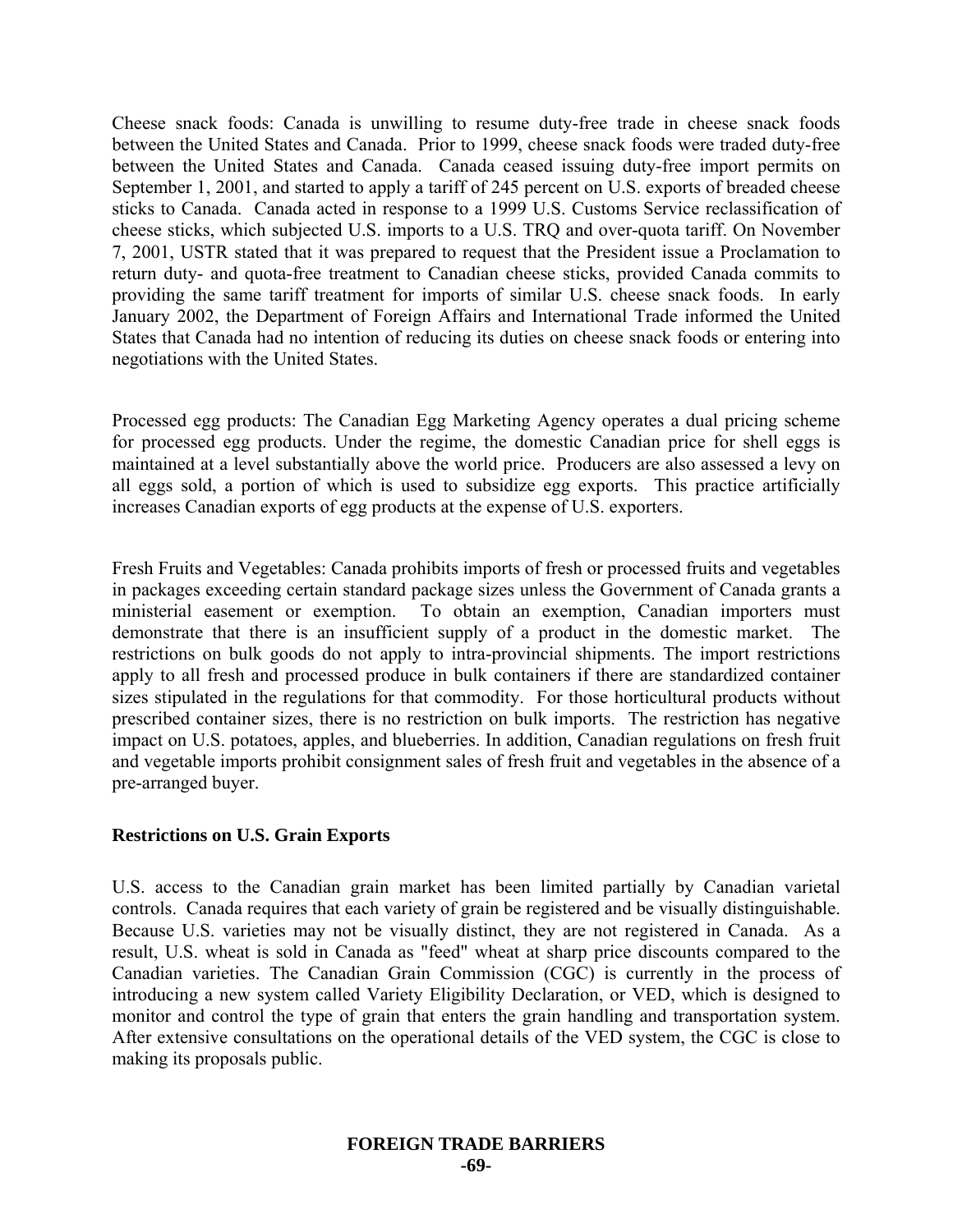On September 16, 2005, the Canadian International Trade Tribunal (CITT) and the Canada Border Services Agency (CBSA) launched an official investigation into alleged dumping and subsidization of U.S. grain corn imports into Canada, following a petition filed by the Canadian Corn Growers. On November 15, 2005, the CITT found that imports of unprocessed corn into Canada are injuring Canadian growers.

CBSA must make a final determination on March 15, 2006. The final Canadian International Trade Tribunal injury determination is due April 18, 2006.

## **Personal Duty Exemption**

The United States has urged Canada to facilitate cross border trade for border residents by relaxing its taxation of goods purchased in the United States by Canadian tourists. While U.S. and Canadian personal exemption regimes are not directly comparable, the United States allows an \$800 per person exemption every 30 days, while Canada has an allowance linked to the length of the tourist's absence and allows only C\$50 for tourists absent for at least 24 hours and C\$200 for visits exceeding 48 hours. This practice discourages shopping visits to the United States by border residents.

#### **Wine and Spirits**

Market access barriers in several provinces hamper exports of U.S. wine and spirits to Canada. These include "cost of service" mark-ups, listings, reference prices and discounting, and distribution and warehousing policies.

#### **The Canadian Wheat Board and State Trading Enterprises**

The U.S. government has concerns about the monopolistic marketing practices of the Canadian Wheat Board. Announced in 2002, USTR's approach to level the playing field for American farmers is producing important results. Most notably, in WTO dispute settlement proceedings against the Canadian Wheat Board and the Government of Canada, a WTO panel found in favor of the United States on claims related to Canada's grain handling and transportation systems. Canada now must comply with those findings. In order to comply with the WTO panel's findings, the Government of Canada introduced and passed Bill C-40, which amended the Canada Grain Act and Canada Transportation Act in May 2005.

In addition, the United States is seeking reforms to state trading enterprises (STEs) as part of the WTO agricultural negotiations. The U.S. proposal calls for the end of exclusive STE export rights to ensure private sector competition in markets currently controlled by single desk exporters; the establishment of WTO requirements to notify acquisition costs, export pricing, and other sales information for single desk exporters; and the elimination of the use of government funds or guarantees to support or ensure the financial viability of single desk exporters.

## **FOREIGN TRADE BARRIERS**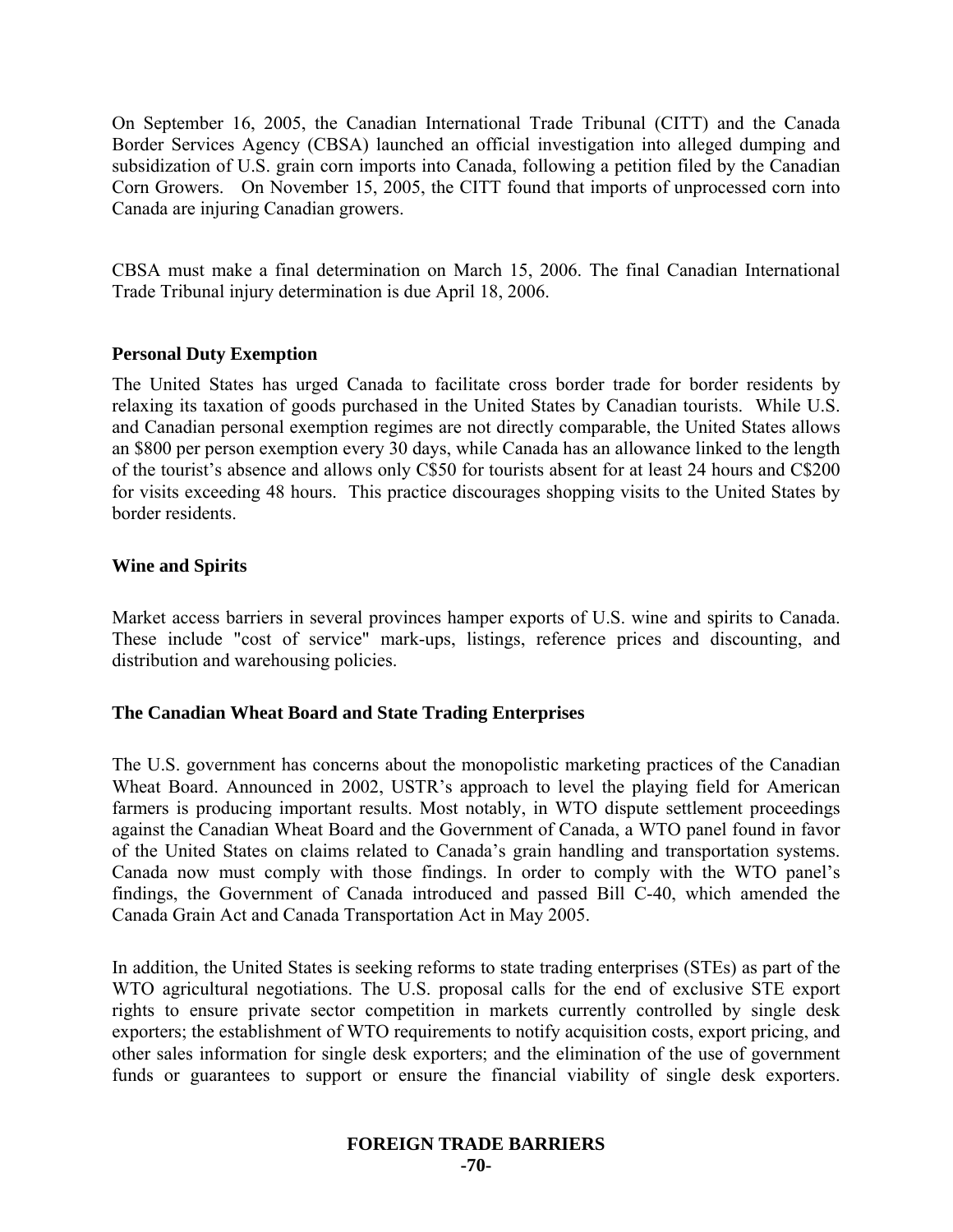The United States gained WTO support for the elimination of trade-distorting practices of agricultural state trading enterprises.

In October 2003 the U.S. Department of Commerce (DOC) imposed 8.87 percent antidumping and 5.29 percent countervailing duties on Canadian hard red spring wheat (HRS). Following a June 2005 NAFTA panel remand decision, the U.S. International Trade Commission made a negative determination that HRS imports from Canada materially injured the U.S. industry. On January 30, the NAFTA secretariat issued a notice pursuant to rule 80 that the panel review was completed

## **STANDARDS, TESTING, LABELING AND CERTIFICATION**

## **Restrictions on Fortification of Foods**

Canadian requirements for foods fortified with vitamins and minerals have created a costly burden for American food manufacturers who export to Canada. Health Canada restricts marketing of breakfast cereals and other products, such as orange juice, that are fortified with vitamins and/or minerals at certain levels. Canada's regulatory regime requires that products such as calcium-enhanced orange juice be treated as a drug. This forces manufacturers to label vitamin and mineral fortified breakfast cereals as "meal replacements." These standards impose costs on manufacturers who must make separate production runs for the U.S. and Canadian markets.

In March 2005, the Government of Canada released for public consideration a draft policy on supplemental fortification of food and beverages that reflects the study on Dietary Reference Intakes (DRIs) undertaken by the U.S. Institute of Medicine (IOM). Industry welcomed the draft policy as it may offer more latitude to manufacturers for discretionary fortification of foods and beverages than the current regulatory regime. The new policy may reduce the cross-border discrepancy in fortification rules; however, Canada's policy is still under review and the final regulations based on it have not yet been drafted or submitted for pubic review. Draft regulations are now expected to be made public in mid-2006 and come into force in late 2006. They may still present barriers to efficient cross-border trade.

## **Restrictions on Container Sizes**

Canada's Processed Products Regulations (Canada Agricultural Products Act) prescribe standard container sizes for a wide range of processed fruit and vegetable products. No other NAFTA country imposes such mandatory container size restrictions. The Processed Products Regulations require manufacturers of baby food to sell in only two standardized container sizes: 4.5 ounces (128 ml) and 7.5 ounces (213 ml). The requirement to sell in container sizes that exist only in Canada creates an unnecessary obstacle to trade in baby food between Canada and the United States. Canada claims that the regulations are being rewritten and suggests that U.S. concerns will be addressed. However, it appears that the effort to revise the regulations has stalled, as there has been no progress for the past several years.

# **FOREIGN TRADE BARRIERS**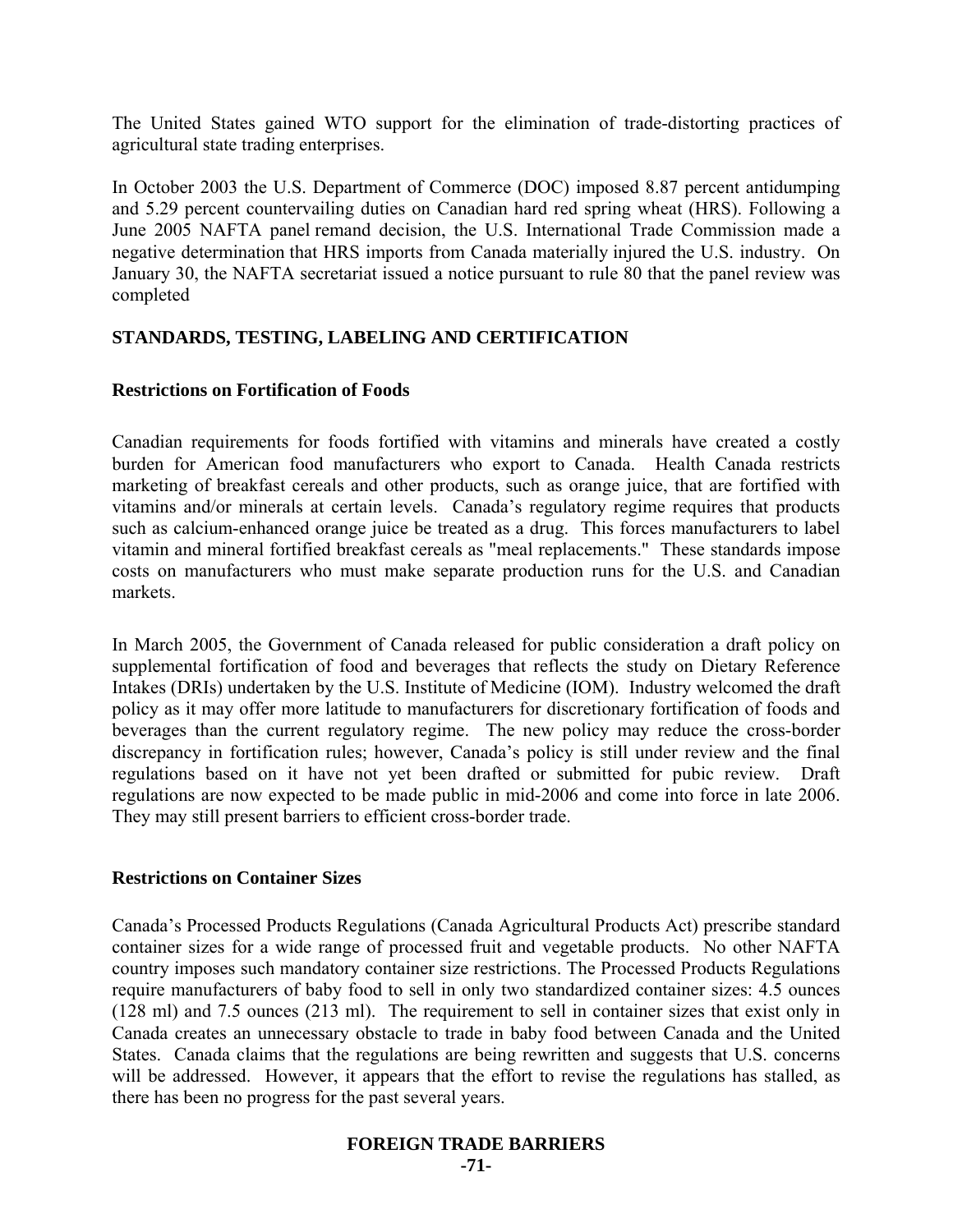## **EXPORT AND DOMESTIC SUBSIDIES**

#### **Softwood Lumber**

The United States and Canada have been involved in a dispute over trade in softwood lumber for more than two decades. The current dispute began when the Softwood Lumber Agreement expired in 2001. After the Agreement expired, the U.S. industry filed antidumping (AD) and countervailing duty (CVD) petitions. The U.S. International Trade Commission (ITC) determined that the U.S. lumber industry was threatened with material injury by imports of dumped and subsidized Canadian softwood lumber, and the Department of Commerce ("Commerce") found company-specific antidumping rates ranging from 2.18 percent to 12.44 percent and a country-wide subsidy rate of 18.79 percent. On December 14, 2004, Commerce announced the results of its first administrative review of the AD and CVD orders, in which it calculated AD rates ranging from 0.192 percent to 9.10 percent, and a CVD duty rate of 17.18 percent. On December 6, 2005, Commerce announced the results of its second administrative review of the AD and CVD orders, with AD rates ranging from 0.51 percent to 4.43 percent, and a CVD rate of 8.70 percent.

To date, Canadian interests have filed more than two dozen cases challenging the orders in various fora, including under the NAFTA, at the WTO, and in the U.S. Court of International Trade. Most of the litigation is still ongoing. The United States continues to believe that it is in the interests of both the United States and Canada to reach a negotiated solution to their longstanding differences over softwood lumber. This view is shared by stakeholders on both sides of the border. The United States is committed to seeking a resolution to this dispute and remains hopeful that we will be able to resume negotiations with Canada in the near future. In the meantime, the litigation will continue, and the United States will vigorously enforce its trade remedy laws to ensure a level playing field for U.S. industry.

## **Technology Partnerships Canada/Transformative Technologies Program**

In September 2005, the Canadian federal government announced plans to launch its new Transformative Technologies Program (TTP), replacing the former Technology Partnerships Canada (TPC) program. TPC is a Canadian government program that supports the research and development activities of select industries. Established in 1996, TPC provided loan funding for so-called "pre-competitive" research and development activities for companies incorporated in Canada. Although TPC was targeted at a number of industries, a disproportionate amount of funding has been provided to aerospace and defense companies. To date, C\$2.7 billion in TPC funding commitments have been made for over 600 projects, of which about 70 percent has been disbursed. According to the Canadian government, about three percent of TPC funds have been repaid. The Canadian government restructured the TPC program in 1999 after a WTO Dispute Panel requested by Brazil determined that it provided an illegal subsidy.

The Canadian government announced plans to phase out the TPC program by April 1, 2006, after which time TPC would be operational. During the phase-out period, no new proposals for TPC funding will be accepted, except for those related to the aerospace and defense industries.

## **FOREIGN TRADE BARRIERS**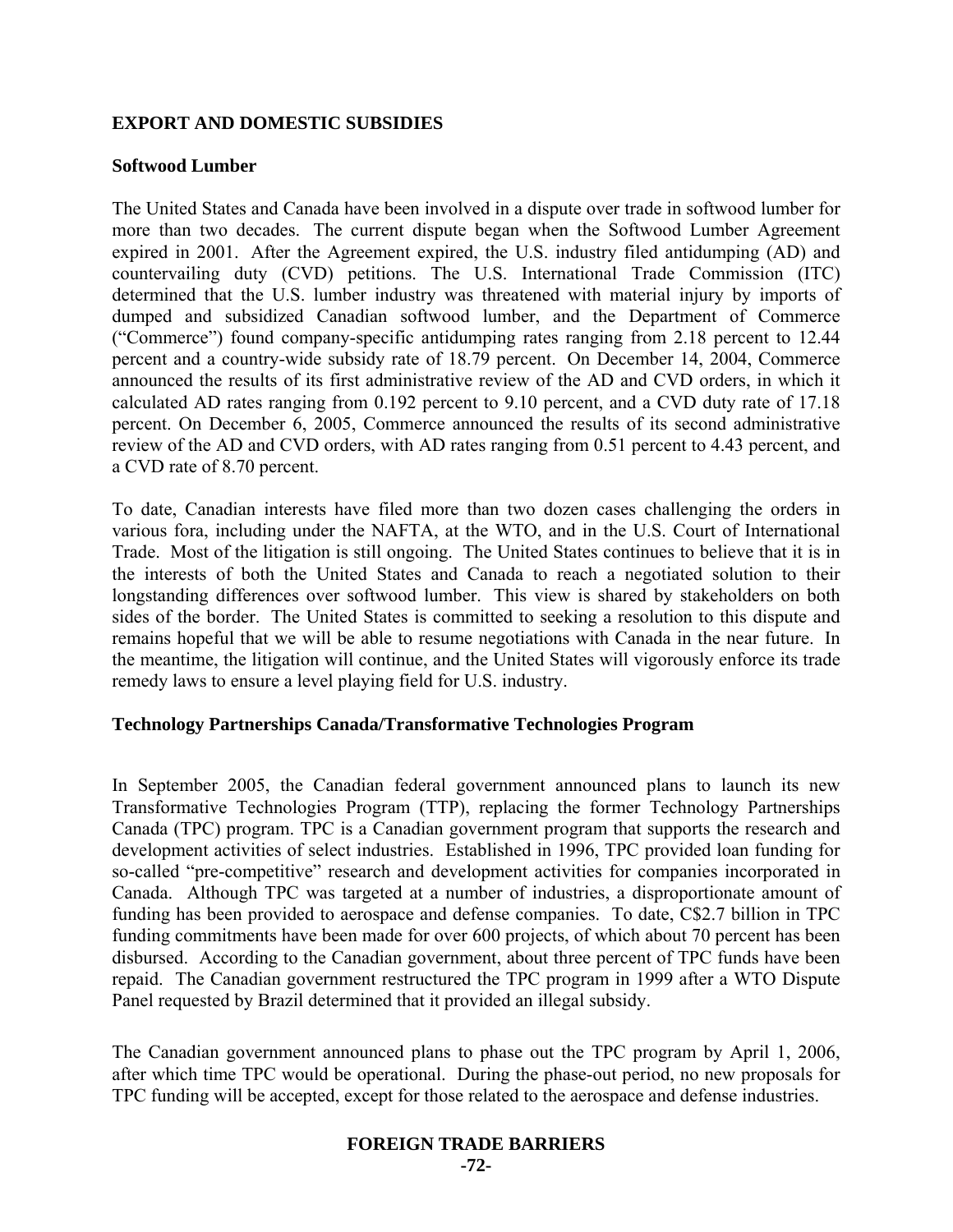The Canadian government announced that TTP funding for aerospace and defense will continue at the same levels as under the TPC program, even though the TTP apparently will be aimed at reaching a broader range of industries than has been the case for the TPC program. It appears that the Canadian government may not expect full repayment of TP funds. An Industry Canada announcement of the TTP states "Its measure of success will not be cost recovery but sharing the risks of innovation."

According to the Canadian Taxpayers Federation, Bombardier has been the largest recipient of Canadian federal subsidies, including funding such as the TPC program. The Canadian government has committed to provide Bombardier \$262.5 million for the purpose of developing the 110-130 seat "C series" civil transport aircraft, according to a May 2005 press report.

An Industry Canada spokesman is reported to have said that the funding would operate along the lines of the TPC program. As of early 2006, it appeared that no decision had been made to launch the C series aircraft.

## **Pharmaceuticals**

The U.S. pharmaceutical industry has raised concerns about the pricing of patented medicines in Canada and encourages Canada and the Patented Medicine Prices Review Board (PMPRB) to move towards a more market-based review system.

The United States is monitoring Canadian policies on patent and data protections. Canada's compliance with its TRIPS and NAFTA obligations remains a matter of concern. Although Canada has instituted statutory data protection, several judicial rulings have cast doubt on how well these protections are being enforced, as required by TRIPS Article 39.3 and NAFTA Article 1711. Regulations proposed in 2004, to extend the duration of data protection to eight years, have not progressed and it is unclear whether they will be reopened for comment. Canada is also apparently failing to apply its "linkage regulations" effectively. Such regulations require Health Canada to determine whether the marketing of generic pharmaceuticals infringes on existing name-brand patents.

The U.S. pharmaceutical industry estimates that Canadian trade barriers, including insufficient intellectual property protection, cost their companies between \$100 million and \$500 million annually.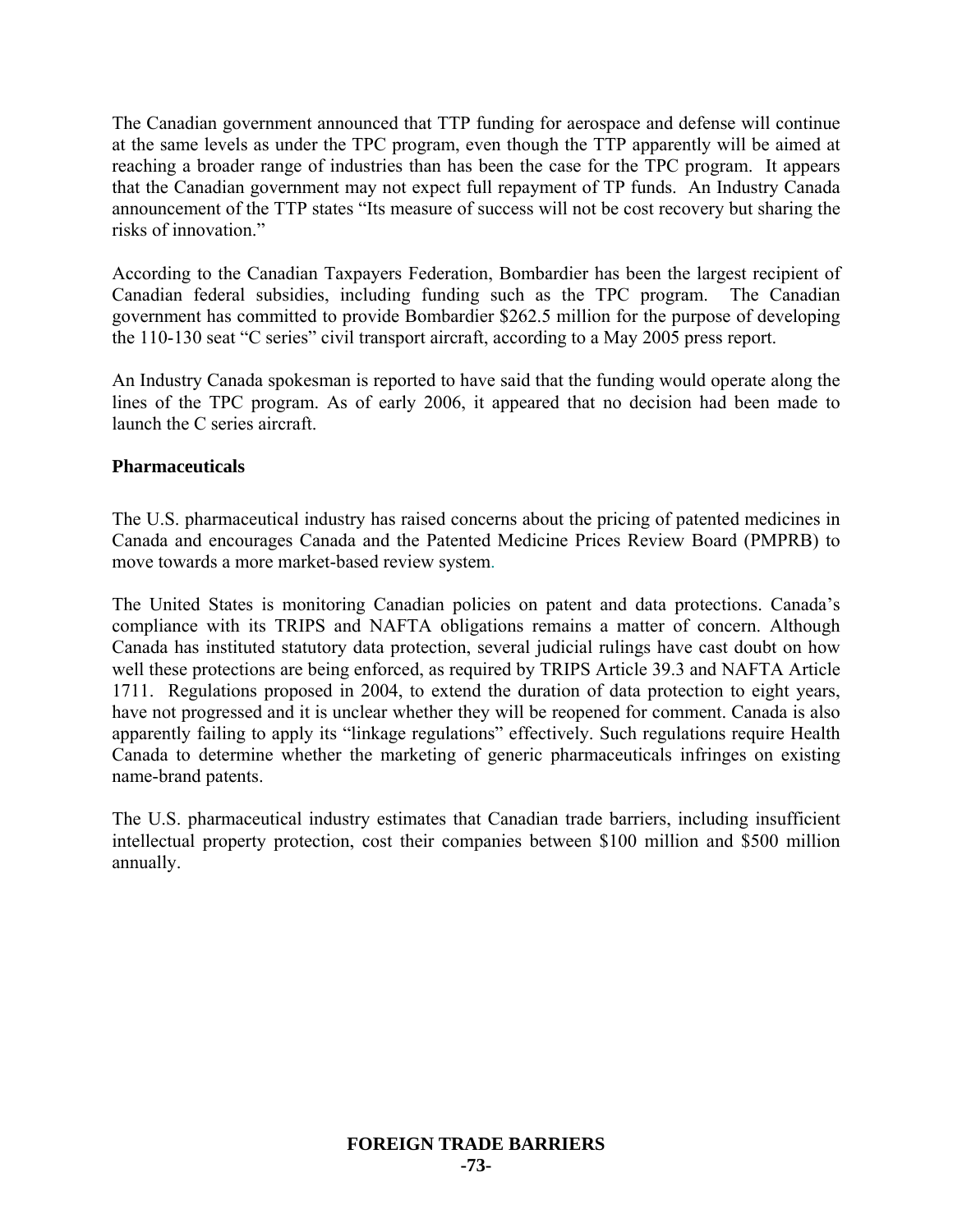## **INTELLECTUAL PROPERTY RIGHTS (IPR) PROTECTION**

Canada is a member of the World Intellectual Property Organization (WIPO) and adheres to several international agreements, including the Paris Convention for the Protection of Industrial Property (1971), the Berne Convention for the Protection of Literary and Artistic Works (1971), and the 1952 Universal Copyright Convention (UCC). Canada is also a signatory of the WIPO Copyright Treaty and the WIPO Performances and Phonograms Treaty (together the WIPO Treaties), which set standards for intellectual property protection in the digital environment. Canada has not yet ratified either treaty, however. Ratification legislation was introduced into Canada's Parliament in 2005, but will have to be reintroduced following the election of a new government, and will not pass until 2006 at the earliest.

Canada's Copyright Act contains two provisions under which the country applies reciprocal rather than national treatment. The first provision is for the payment of a neighboring rights royalty to be made by broadcasters to producers and artists. Under Canadian law, those payments are only guaranteed to producers and artists from countries that are signatories of the 1961 Rome Convention. The United States is not a signatory of the Convention, and Canadian authorities have not granted U.S. producers and artists' national treatment in the distribution of these royalties. The second provision is for the payment of a levy, dubbed the private copy levy, by manufacturers and importers of blank audio recording media to producers and artists from countries that provide an equivalent payment to Canadian artists. The levy covers analog and digital tapes and discs, and was expanded in December 2003 to include MP3 players (although coverage of MP3 players was struck down by a court decision in December 2004).

Canada's copyright law stipulates this reciprocity criterion in the distribution of the private copy levy to foreign producers and artists. The United States does not impose a levy on analog tape, but does impose a levy on digital audio recording media and devices, with proceeds being distributed to applicable producers and artists on a non-discriminatory basis, including to Canadians.

The United States regards Canada's reciprocity requirement for both the neighboring rights royalty and the blank media levy as detrimental to U.S. copyright holders. For this reason (and other reasons including Canada's delay in implementing the WIPO treaties) USTR has placed Canada on its Special 301 "Watch List" for the past four years. Canada is authorized under its statute to grant some or all of the benefits of the two regimes to other countries if it considers that such countries grant or have undertaken to grant substantially equivalent rights to Canadians, but it has not granted these benefits to the United States. A growing coalition of technology and retail companies advocating the elimination of the private copy levy have added the levy to the list of copyright issues that will be examined as a part of the ongoing Parliamentary review of the Copyright Act.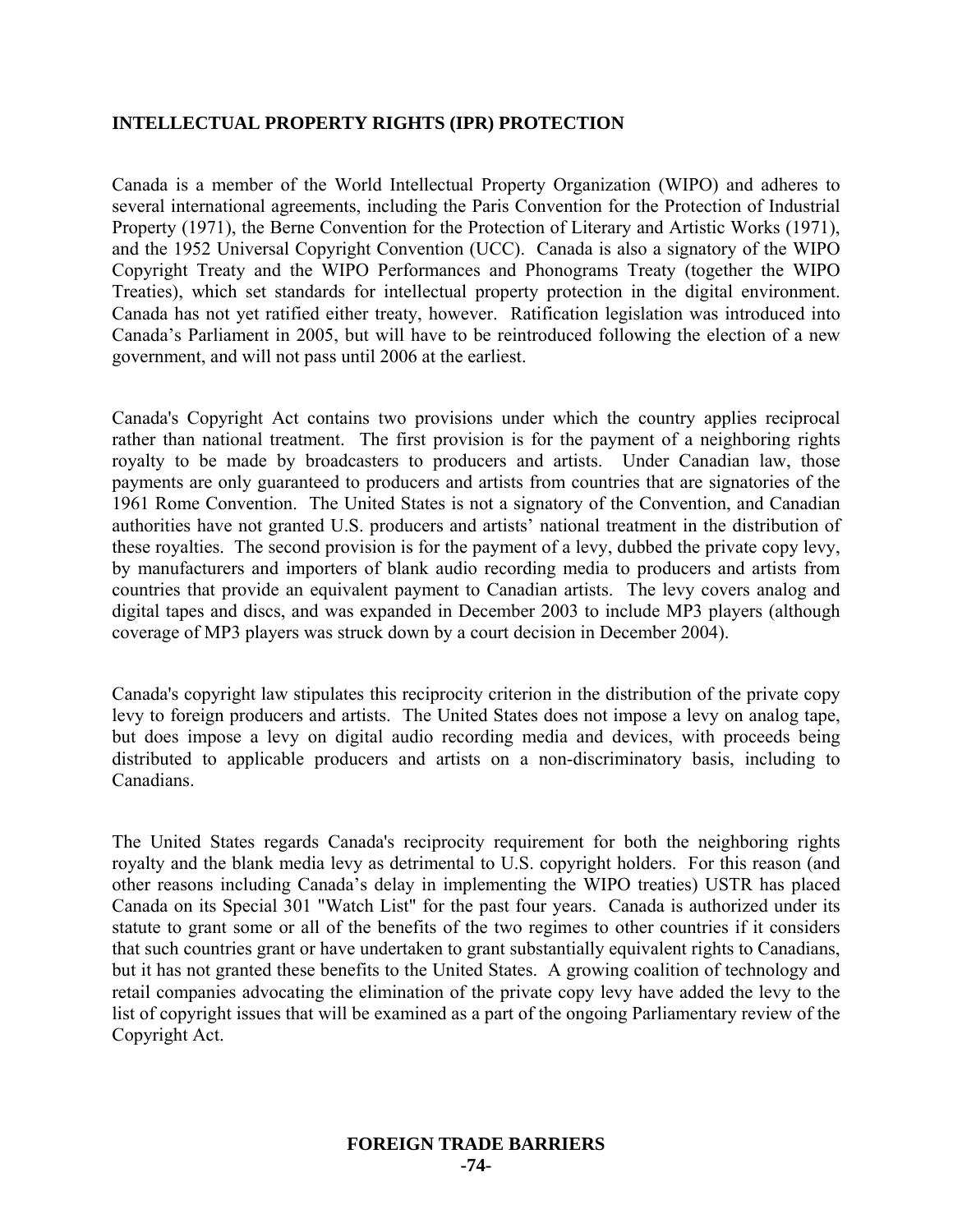U.S. intellectual property owners are concerned about Canada's lax and deteriorating border measures and general enforcement. The lack of *ex officio* authority for Canadian Customs officers makes it difficult for Customs to seize shipments of counterfeit goods. To perform a civil seizure of a shipment under the Customs Act, the right holder must obtain a court order, which requires detailed information on the shipment. However, Canada's Criminal Code allows for a public officer in the course of duty to seize any item discovered to be in violation of the law. For example, Customs can detain suspected counterfeit shipments and contact the Royal Canadian Mounted Police (RCMP), which can then proceed with investigation under criminal law.

Pirated and counterfeit goods include software, CDs, shampoo, and toys, which are often openly displayed in Canadian malls, department stores and chain stores. Of particular concern is the growing number of counterfeit electrical products that pose a significant health and safety risk, potentially compromising the reputation of the rights holder.

The price differential between pirated and legitimate goods, especially software, is significant. The majority of the pirated products are high quality, factory produced products from Asia. Aside from pirated software, many stores sell and install circumvention devices, also made in Asia, that allow pirated products to be played in a legitimate console. Once pirated and counterfeit products clear Canadian Customs, enforcement is the responsibility of the RCMP and the local police. The RCMP lacks adequate resources, training, and staff. Because Canadian laws are inadequate to address IPR issues, few prosecutors are willing or trained to take on the few cases that come up. Where an infringement case has gone to trial, the penalties imposed can be too weak to act as a deterrent, and jail time is rarely imposed. Border enforcement concerns were a major factor in keeping Canada on the Special 301 "Watch List" in 2005.

U.S. anti-piracy analysts have estimated that Canadian IPR protection weaknesses cost the U.S. economy between \$100 million and 500 million annually.

## **Music File-Sharing**

In March 2004, Canada's Federal Court ruled that downloading music from the Internet using peer-to-peer (P2P) software does not constitute copyright infringement. The court denied a motion to compel Internet service providers (ISPs) to disclose the identities of clients who were alleged to be sharing copyrighted music files. The recording industry appealed the decision and although the appeals court upheld the denial of disclosure of client identities, the denial was without prejudice to file a new application, and the appeals judge clearly stated that the 2004 decision was incorrect to state that P2P file-sharing is legal. The question of whether P2P filesharing is legal in Canada remains unclear. Canadian ratification of the WIPO treaties would help remedy this problem.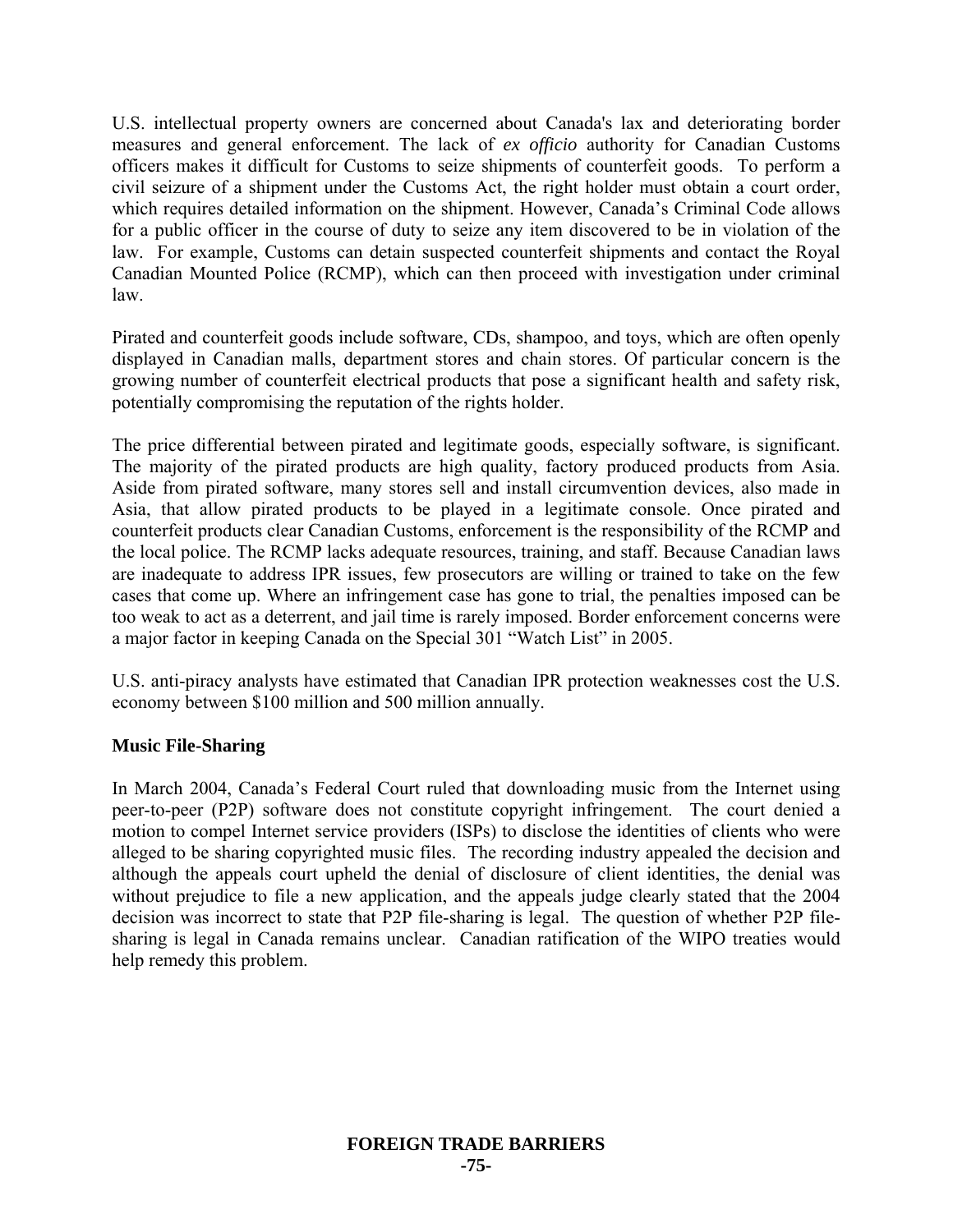## **SERVICES BARRIERS**

#### **Audiovisual and Communications Services**

In 2003, the Government of Canada amended the Copyright Act to ensure that Internet retransmitters are ineligible for the compulsory retransmission license until the Canadian Radiotelevision and Telecommunications Commission (CRTC) licenses them as distribution undertakings. Internet "broadcasters" are currently exempt from licensing. In 2003, the CRTC confirmed its intention to leave this exemption unchanged.

The Broadcasting Act lists among its objectives, "to safeguard, enrich and strengthen the cultural, political, social and economic fabric of Canada." The federal broadcasting regulator, the CRTC, implements this policy. The CRTC requires that for Canadian conventional, over-the-air broadcasters, Canadian programs must make up 60 percent of television broadcast time overall and 50 percent during evening hours (6 p.m. to midnight). It also requires that 35 percent of popular musical selections broadcast on radio should qualify as "Canadian" under a Canadian government-determined point system. For cable television and direct to home (DTH) broadcast services, a preponderance (more than 50 percent) of the channels received by subscribers must be Canadian programming services.

Non-Canadian channels must be pre-approved ("listed") by the CRTC. For other services, such as specialty television and satellite radio services, the required percentage of Canadian content varies according to the nature of the service.

The CRTC also requires that the English and French television networks operated by the Canadian Broadcasting Corporation (CBC) not show popular foreign feature movies between 7 been released in theaters at least two years earlier and not be listed in the top 100 of Variety Magazine's top grossing films for at least the past ten years.

Under previous CRTC policy, in cases where a Canadian service was licensed in a format competing with that of an authorized non-Canadian service, the CRTC could revoke the license of the non-Canadian service, if the new Canadian applicant so requested. This policy led to one "de-listing" in 1995 and has deterred potential new entrants from entering the Canadian market.

In July 1997, the CRTC announced that it would no longer be "disposed" to take such action. Nonetheless, Canadian licensees may still appeal the listing of a non-Canadian service which is thought to compete with a Canadian pay or specialty service, and the CRTC will consider removing existing non-Canadian services from the list, or shifting them into a less competitive location on the channel dial, if they change format to compete with a Canadian pay or specialty service.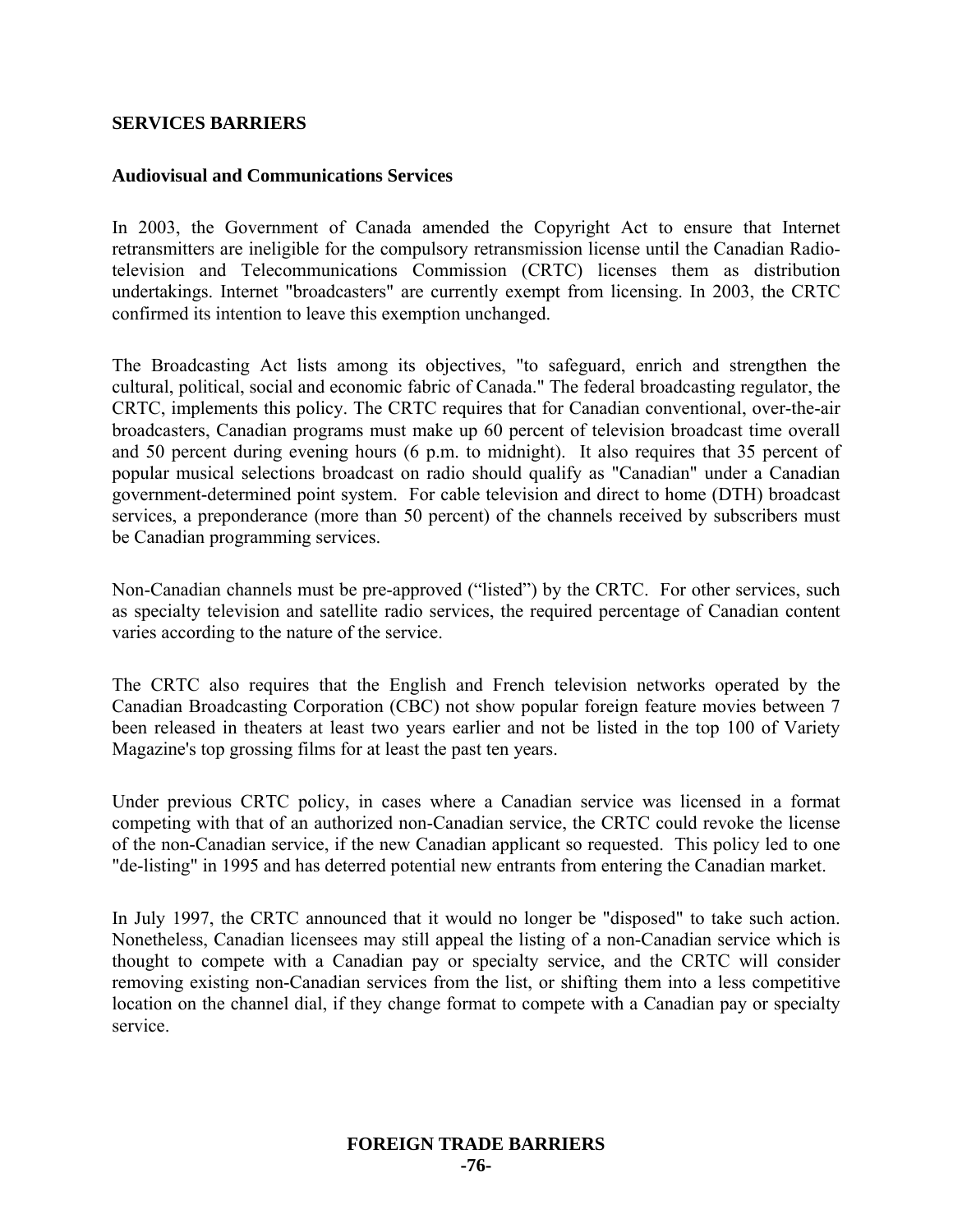## **Radiocommunication Act**

A principal concern of the Canadian Cable Telecommunications Association (CCTA) is the spread of unauthorized use of satellite television services. Industry findings, extrapolated on a national basis, estimated that 520,000 to 700,000 households within cabled areas use unauthorized satellite services. Any survey of the incidence of satellite signal theft outside cabled areas would add to these numbers.

This survey, combined with information obtained through Canadian film producers' investigations and related Internet newsgroups, supports the conclusion that there may be 1 million illegal users of U.S. satellite television systems in Canada, resulting in a significant annual loss to the legitimate satellite television industry. Of this number of illegal users, it is estimated that over 90 percent are involved in the "black market" (i.e., signal theft without any payment to U.S. satellite companies), with the remainder subscribing via "gray market" where the unauthorized user does in fact purchase the signal from a U.S. satellite company for the signal, but only by pretending to be a U.S. resident. Annual losses to the U.S. motion picture industry due to audiovisual piracy in Canada were estimated at \$122 million in 2002.

Late in 2003, the Government of Canada (GOC) introduced amendments to the Radiocommunication Act to significantly increase penalties for signal theft and for the sale of unauthorized hardware. This draft legislation expired at the end of the Parliamentary session in November 2003, but was reintroduced in substantially the same form in the past session, which ended in November 2005 with no action.

A Quebec court ruled in October 2004 that the Canadian government's measures to prevent Canadians from subscribing directly to U.S.-origin satellite television services are unconstitutional. The GOC appealed this ruling and it was overturned by a higher court in April 2005.

## **Basic Telecommunications Services**

Under the terms of the WTO Agreement on Basic Telecommunications Services, Canada permits foreign firms to provide local, long distance, and international services through any means of technology, on a facilities or resale basis. However, Canada retained a 46.7 percent limit on foreign ownership for all services except fixed satellite services and submarine cables. In addition to the equity limitations, Canada also retained a requirement for "Canadian control" of basic telecommunications facilities, which stipulates that at least 80 percent of the members of a board of directors must be Canadian citizens. These restrictions prevent global telecommunications service providers from managing and operating much of their own telecommunications facilities in Canada. In addition, these restrictions deny foreign providers certain regulatory advantages only available to facilities-based carriers (e.g., access to unbundled network elements and certain bottleneck facilities). In April 2003, the House of Commons Committee on Industry recommended the complete removal of these restrictions.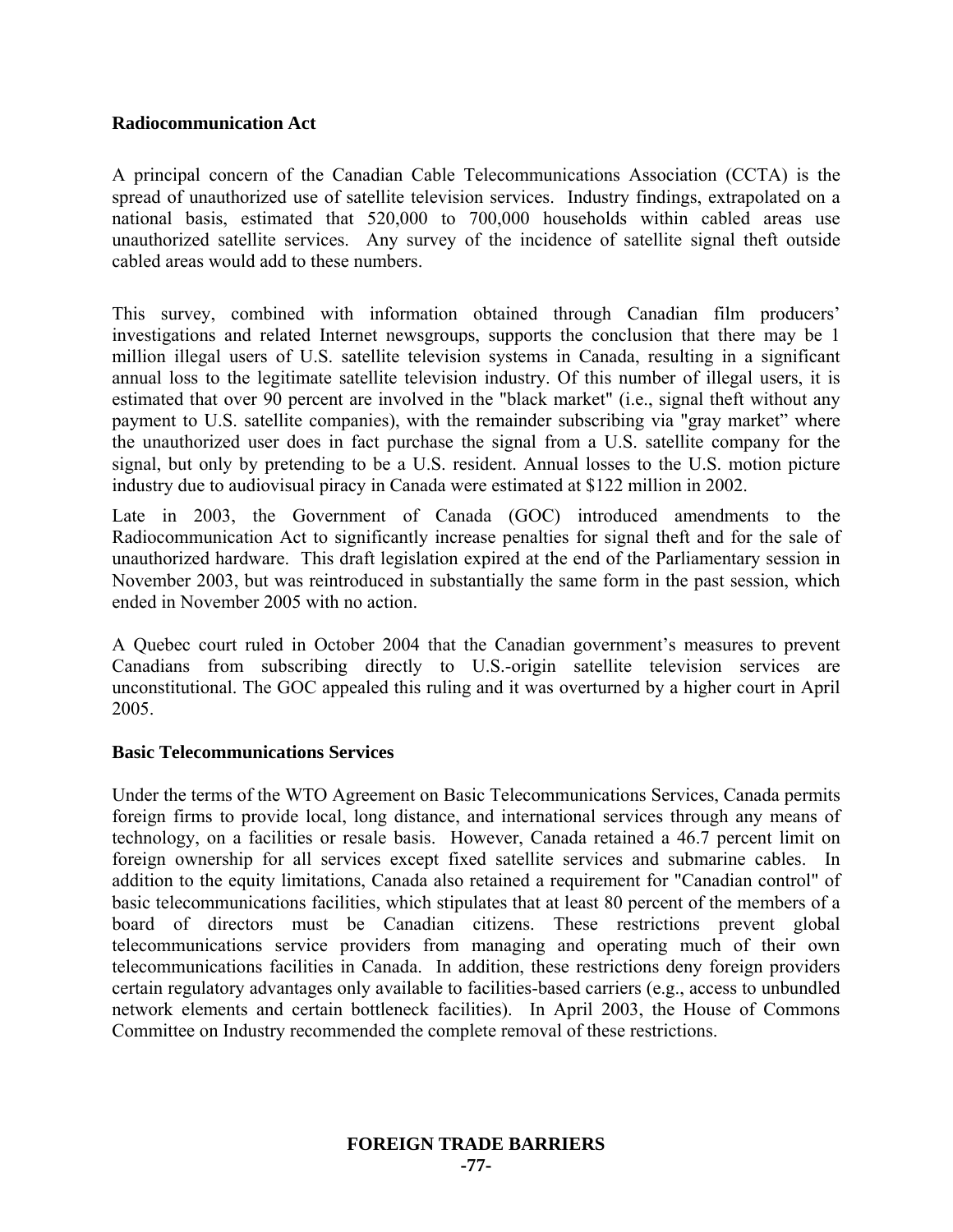Canada has revised its universal service system. Previously, contributions to universal service funds were based upon on a per-minute assessment. This system potentially over-compensated incumbent local suppliers, who also competed in the long distance sector. The Canadian regulator, CRTC, established rules for a more competition-neutral collection system as of January 1, 2001. On May 30, 2002, the CRTC released its price caps decision, which cut contribution rates by 10 to 20 percent. This new regime extends through 2006.

As a consequence of foreign ownership restrictions, U.S. firms' presence in the Canadian market as wholly U.S.-owned operators is limited to that of a reseller, dependent on Canadian facilitiesbased operators for critical services and component parts. This limits those U.S. companies' options for providing high quality end-to-end telecommunications services as they cannot own or operate their own telecommunications transmission facilities.

## **Barriers to Film Exports**

The classification of theatrical and home video product distributed in Canada is within the exclusive jurisdiction of the provinces. There are six different provincial or regional classification boards to which MPA members must submit product destined for theatrical release. Most of these boards also classify product intended for home video distribution.

As a control device, and to display a video's Quebec classification, the Quebec Cinema Act requires that a sticker be acquired from the Régie du Cinéma and attached to each pre-recorded video cassette and DVD at a cost of C\$0.40 per unit. The Québec government proposes to reduce the sticker cost to C\$0.30 for English and French versions of films dubbed into French in Quebec.

In addition to the direct cost of acquiring the stickers, there are the administrative costs of attaching stickers to each unit and removing them from all returns, plus the per-title, perdistributor administrative fee of C\$55.00 charged by the Régie.

In an effort to create a uniform, consumer-friendly classification system that more readily comports with national advertising campaigns and other practical concerns of the industry, the Canadian video distribution industry has initiated a voluntary national classification system for works distributed on videocassette and DVD. Under this system, a film's national rating is determined by averaging its provincial ratings and is displayed on the packaging. While some provinces accept the average national classification for the purpose of providing consumer information on pre-recorded video material, three of the provincial/regional boards, Manitoba, Quebec, and the Maritime Provinces (New Brunswick, Nova Scotia and Prince Edward Island), also require that their own classification be displayed.

The lack of unanimous acceptance of the voluntary national classification and the negative precedent established by the Quebec stickering regime continue to create significant consumer confusion and expense.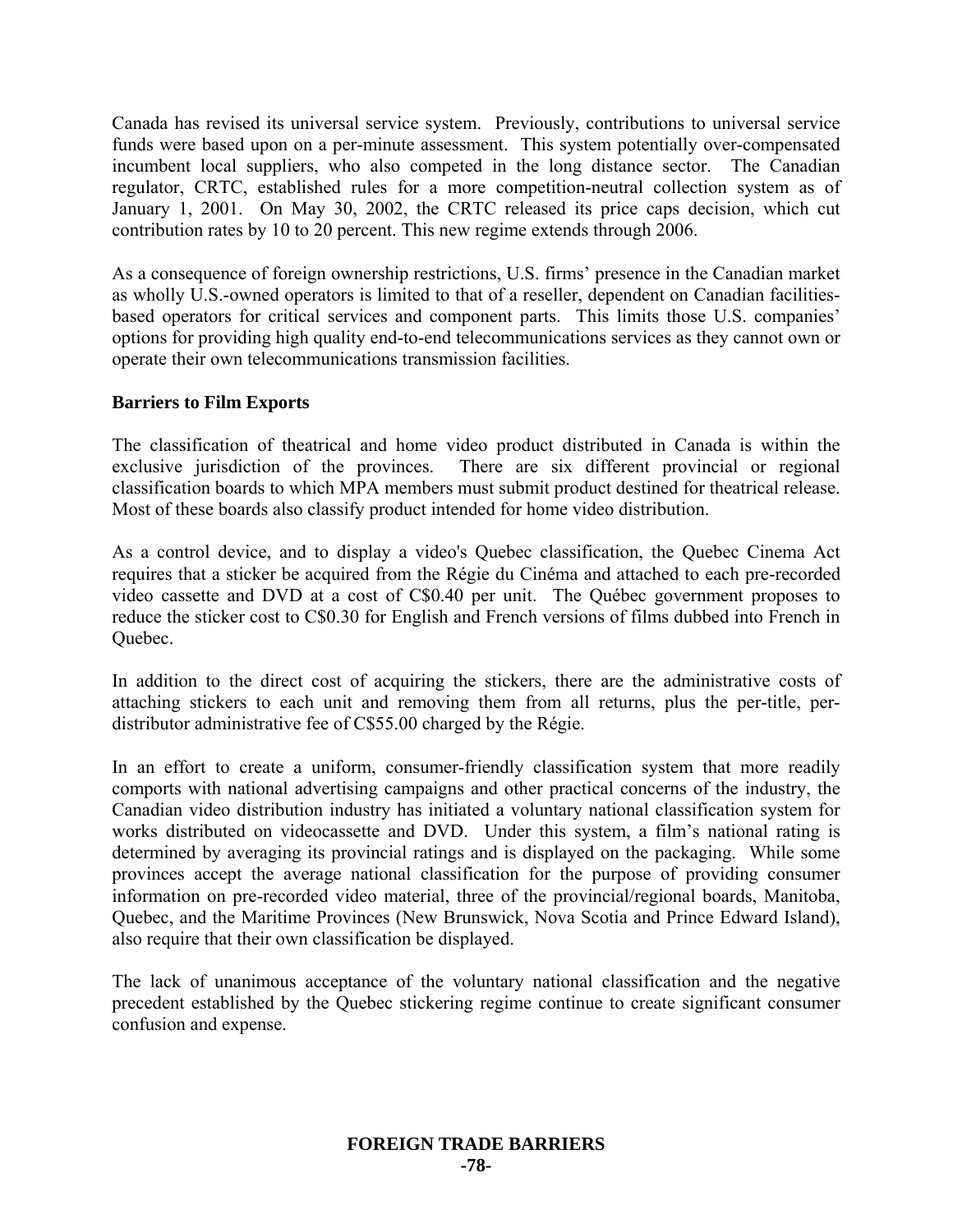## **INVESTMENT BARRIERS**

#### **General Establishment Restrictions**

Under the Investment Canada Act, the Broadcasting Act, the Telecommunications Act and standing Canadian regulatory policy, Canada maintains restrictions that inhibit new or expanded foreign investment in the energy and mining, banking, fishing, publishing, telecommunications, transportation, film, music, broadcasting, cable television, and real estate sectors.

#### **Investment Canada Act**

The Investment Canada Act (ICA) has regulated foreign investment in Canada since 1985. Foreign investors must notify the Government of Canada prior to the direct or indirect acquisition of an existing Canadian business of substantial size (as defined below). The Canadian government also reviews acquisitions by non-Canadians of existing Canadian businesses or establishments or of new Canadian businesses in designated types of business activity relating to Canada's culture, heritage or national identity where the federal government has authorized such review as being in the public interest. The Government of Canada must be notified of any investment by a non-Canadian to:

- Establish a new Canadian business (regardless of size); or
- Acquire direct control of any existing Canadian business which either has assets of C\$5 million or more; is in a business that is identified by regulation to be culturally sensitive; or is in uranium production, financial services, or transportation services; or
- Acquire indirect control over any existing Canadian business, the assets of which exceed C\$50 million in value in a non-cultural business or between C\$5 million and C\$50 million in a cultural business.

In 2005, the C\$5 million threshold for investment in sensitive sectors was increased to C\$250 million for non-Canadian investors from World Trade Organization (WTO) member countries. The WTO exemption does not include investments in production of uranium, financial services, transportation services, or a cultural business. The dollar threshold varies year-to-year and is a function of Canadian GDP. In 2006, the review threshold for WTO members is expected to be C\$265 million, rather than the C\$5 million level applicable to non-WTO investors. There is no review process for indirect acquisition of a Canadian business by any member of the WTO, with the exception of foreign acquisitions of any size in "cultural industries" (publishing, film, music, etc.).

Industry Canada is the reviewing authority for most investments, except for those related to cultural industries which come under the jurisdiction of Heritage Canada. The ICA sets time limits within which the reviewing authority must complete its analysis. In practice, Canada allows most transactions to proceed, though in some instances only after prospective investors have agreed to fulfill certain conditions.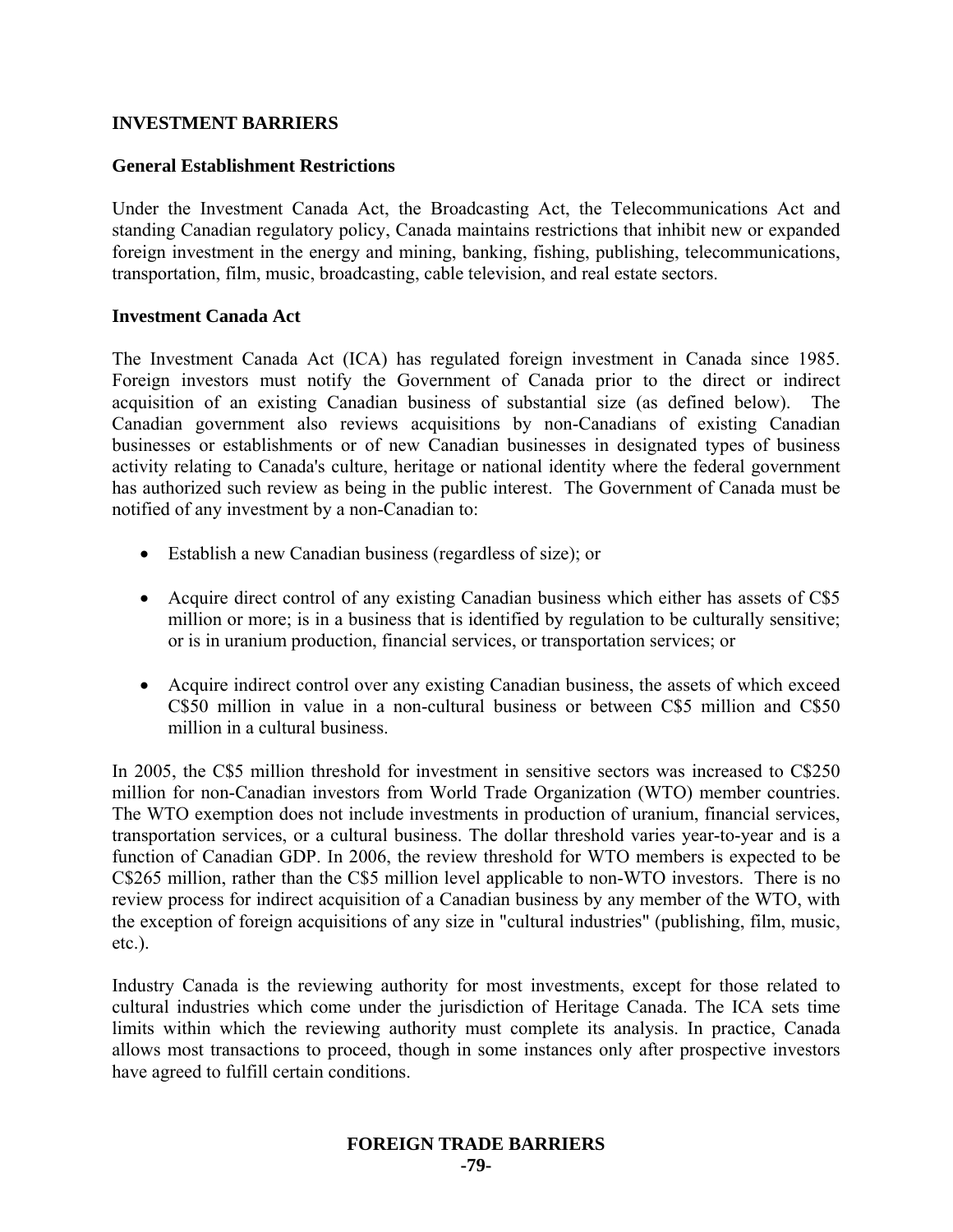## **Publishing Policy**

Foreign investors may directly acquire Canadian book firms only under certain circumstances. Under an agreement on periodicals reached with the United States in May 1999, Canada permits 100 percent foreign ownership of businesses to publish, distribute and sell periodicals. However, direct acquisition by foreign investors of existing Canadian-owned businesses continues to be prohibited.

## **Film Industry Investment**

Canadian policies prohibit foreign acquisitions of Canadian-owned film distribution firms. A new distribution firm established with foreign investment may only market its own proprietary products. Indirect or direct acquisition of a foreign distribution firm operating in Canada is only allowed if the investor undertakes to reinvest a portion of its Canadian earnings in a manner specified by the Canadian government.

## **GOVERNMENT PROCUREMENT**

As a party to the WTO Government Procurement Agreement (GPA), Canada allows U.S. suppliers to compete on a non-discriminatory basis for its federal government contracts covered by the GPA. However, Canada has not yet opened "sub-central" government procurement markets (i.e., procurement by provincial governments), despite commitments in the GPA to do so no later than July 1997. Some Canadian provinces maintain "Buy Canada" price preferences and other discriminatory procurement policies that favor Canadian suppliers over U.S. and other foreign suppliers. Because Canada does not cover its provinces in its GPA commitment, Canadian suppliers do not benefit from the United States' GPA commitments with respect to 37 state governments' procurement markets. In recent years, several U.S. states and Canadian provinces have cooperated to make reciprocal changes in their government procurement systems that may enhance U.S. business access to the Canadian sub-federal government procurement market. However, the Administration and a number of U.S. states have expressed concern that Canadian provincial restrictions continue to result in an imbalance of commercial opportunities in bilateral government procurement markets.

## **ELECTRONIC COMMERCE**

There are currently few barriers to U.S.-based electronic commerce in Canada. In the WTO context, Canada has consistently supported the U.S. initiative for duty-free cyberspace. The Canadian Radio-television and Telecommunications Commission announced in 1999 that it would not attempt to regulate the Internet, a decision which is subject to review after five years (i.e., in 2004) but that review has not yet begun. In 2004, the CRTC decided that telephone communication over the internet (VoIP) should be subject to the same regulatory regime as conventional telephone systems, although no regulations have yet been proposed.